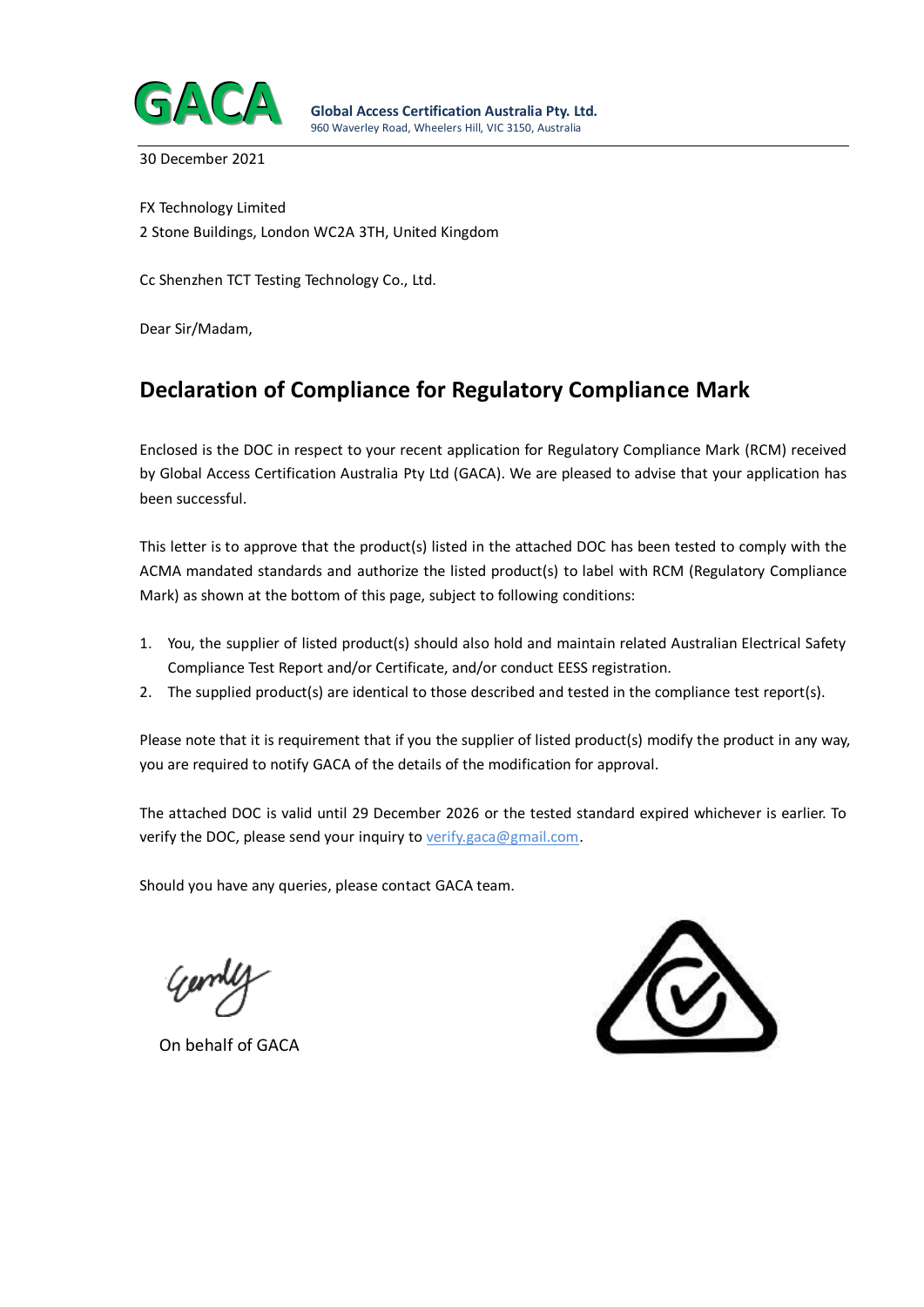# Supplier's declaration of conformity



As required by the following Notices:

- *Radiocommunications (Compliance Labelling - Devices) Notice 2014* made under section 182 of the *Radiocommunications Act 1992*;
- *Radiocommunications Labelling (Electromagnetic Compatibility) Notice 2008* made under section 182 of the *Radiocommunications Act 1992*
- *Radiocommunications (Compliance Labelling – Electromagnetic Radiation) Notice 2014* made under section 182 of the *Radiocommunications Act 1992* and
- *Telecommunications (Labelling Notice for Customer Equipment and Customer Cabling) Instrument 2015* made under section 407 of the *Telecommunications Act 1997*.

### **Instructions for completion**

 *Do not return this form to the ACMA*. This completed form must be retained by the supplier as part of the documentation required for the compliance records and must be made available for inspection by the ACMA when requested.

**Supplier's details** 

Company Name (OR INDIVIDUAL)

**FX Technology Limited**

Supplier code number

**--**

**OR**

**--**

TRADING AS **--**

ABN/ARBN

Street Address (AUSTRALIAN or NEW ZEALAND)

**2 Stone Buildings, London WC2A 3TH, United Kingdom**

**Authorised RCM Compliance Consultant details** 

Company Name (OR INDIVIDUAL)

**Global Access Certification Australia Pty. Ltd.**

TRADING AS -

Street Address (AUSTRALIAN or NEW ZEALAND)

**960 Waverley Road, Wheelers Hill, VIC 3150, Australia**

ACMA supplier code number

(issued by the ACMA prior to 1 March 2013)

**--**

**OR**

ACN/ARBN

**611 807 802**